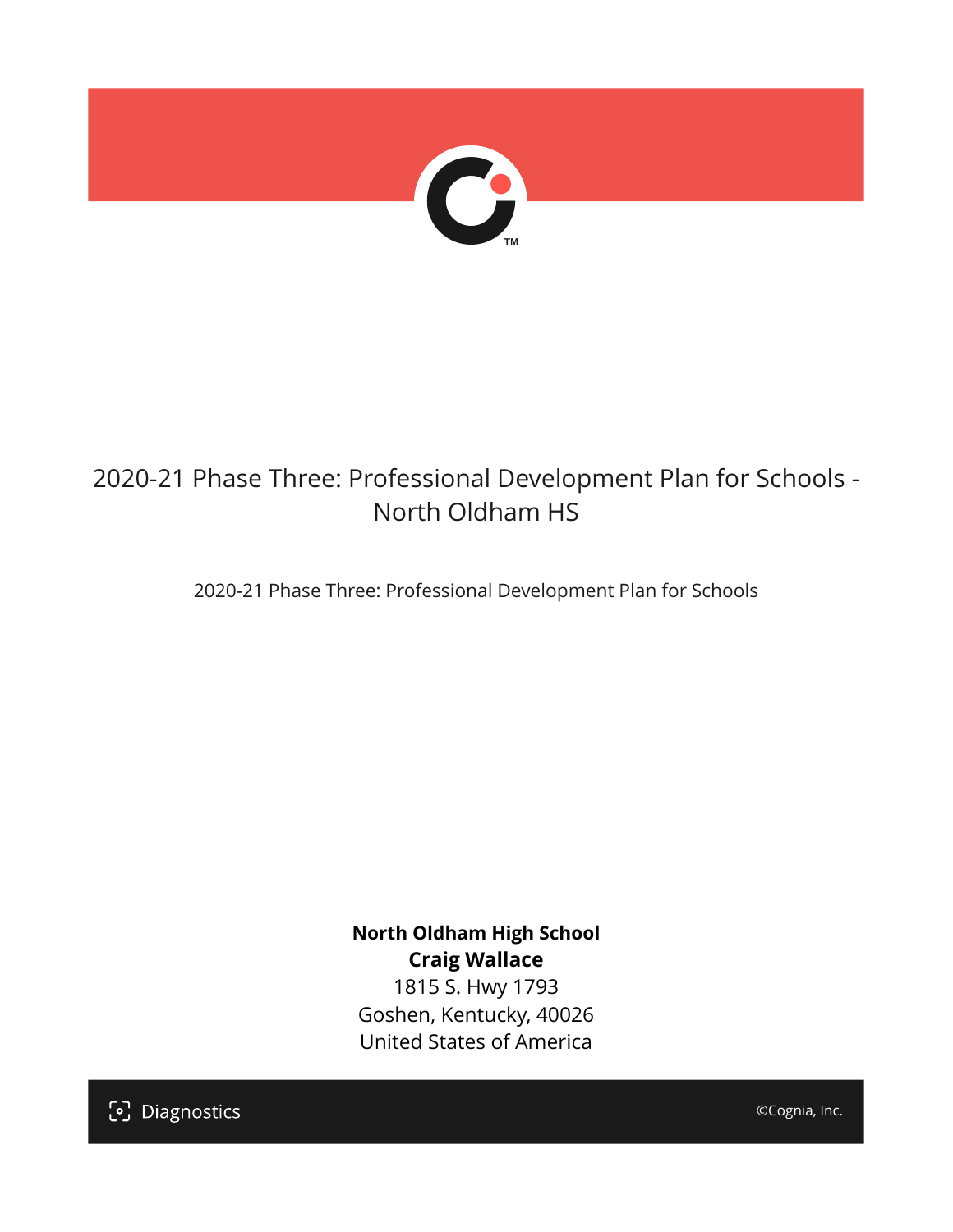2020-21 Phase Three: Professional Development Plan for Schools - 2020-21 Phase Three: Professional Development Plan for Schools - North Oldham HS - Generated on 01/12/2021 North Oldham High School

## **Table of Contents**

| 2020-21 Phase Three: Professional Development Plan for Schools |  |
|----------------------------------------------------------------|--|
| Attachment Summary                                             |  |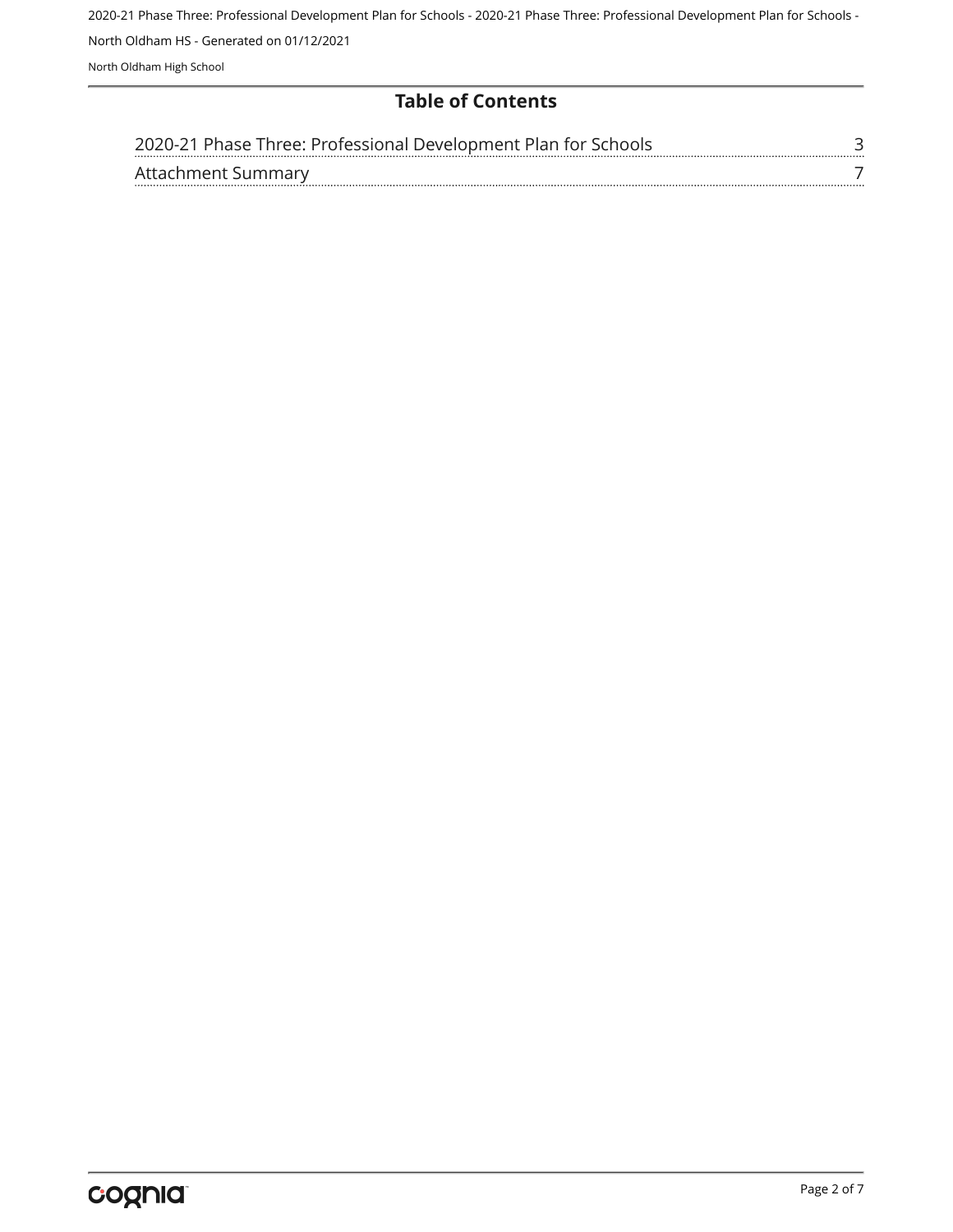2020-21 Phase Three: Professional Development Plan for Schools - 2020-21 Phase Three: Professional Development Plan for Schools - North Oldham HS - Generated on 01/12/2021 North Oldham High School

## <span id="page-2-0"></span>**2020-21 Phase Three: Professional Development Plan for Schools**

The purpose of this diagnostic is to support the school in designing and implementing a professional development plan that aligns to the goals established in KRS 158.6451 and the local needs assessment. The basis of the professional development plan aligns to [704 KAR 3:035,](https://apps.legislature.ky.gov/Law/kar/704/003/035.pdf) which states the following:

Annual Professional Development Plan:

Section 2. Each local school and district shall develop a process to design a professional development plan that meets the goals established in KRS 158.6451 and in the local needs assessment. A school professional development plan shall be incorporated into the school improvement plan and shall be made public prior to the implementation of the plan. The local district professional development plan shall be incorporated into the district improvement plan and posted to the local district Web site prior to the implementation of the plan.

Section 3. Each school and local district professional development plan shall contain the following elements:

1. A clear statement of the school or district mission

2. Evidence of representation of all persons affected by the professional development plan

3. A needs assessment analysis

4. Professional development objectives that are focused on the school or district mission, derived from the needs assessment, and specify changes in educator practice needed to improve student achievement; and

5. A process for evaluating impact on student learning and improving professional learning, using evaluation results

1. What is the school's mission?

Our mission is to ensure the learning of every student.

2. The needs assessment provides the framework for **all** schools to clearly identify their most critical areas for improvement that will be addressed in the planning process through the development of goals, objectives, strategies and activities.

Based on the most critical areas for improvement identified in the completed needs assessment per [703 KAR 5:225](https://apps.legislature.ky.gov/law/kar/703/005/225.pdf) (3), what are the school's **top two priorities** for professional development that support continuous improvement?

Closing the achievement gap for SWD in math. Closing the achievement gap for SWD in reading.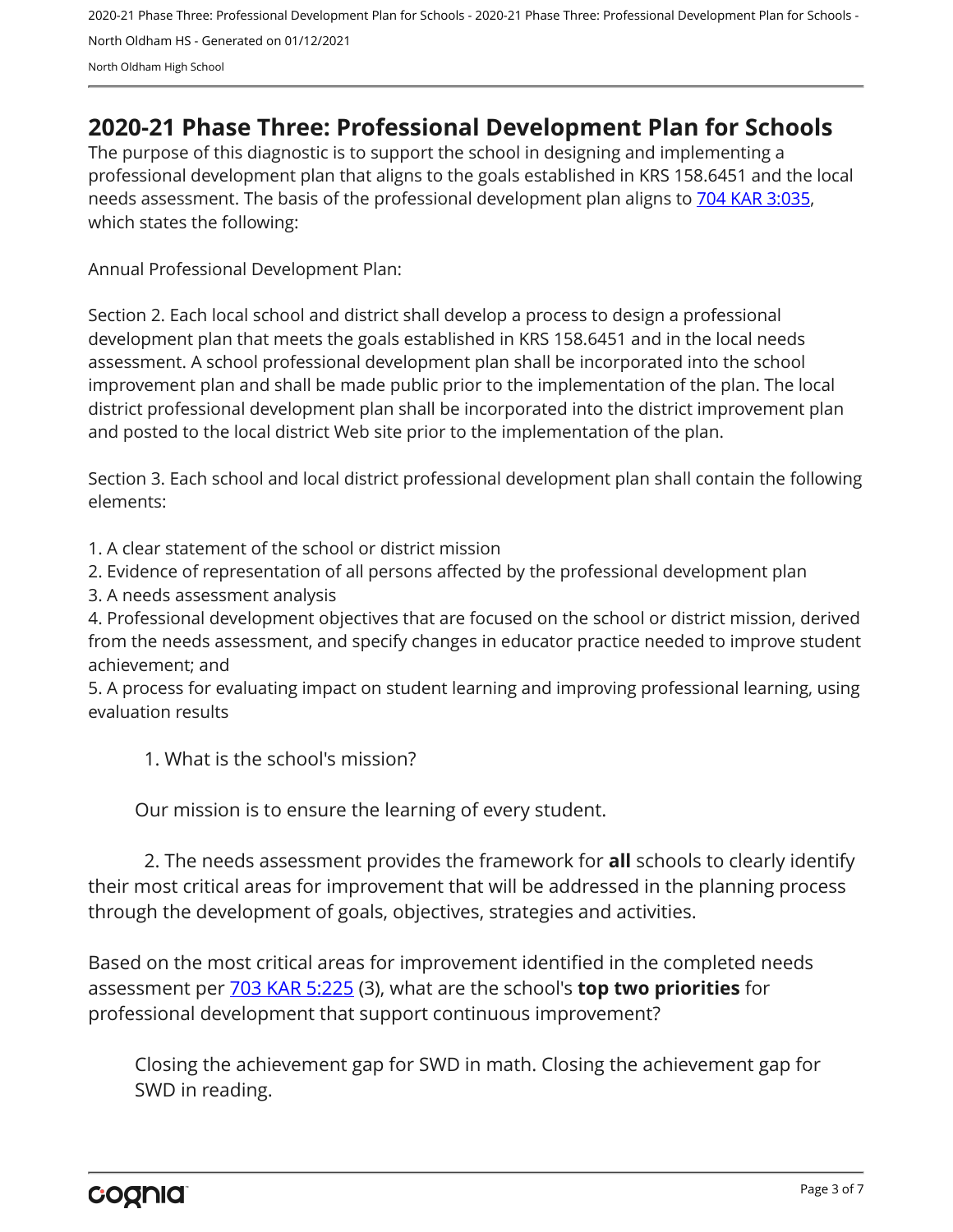2020-21 Phase Three: Professional Development Plan for Schools - 2020-21 Phase Three: Professional Development Plan for Schools - North Oldham HS - Generated on 01/12/2021

North Oldham High School

3. How do the identified **top two priorities** of professional development relate to school goals?

Our CSIP has a goal written to specifically address both priorities. Through our first 17 years as a high school both gaps have persisted.

4a. For the first priority need, what are the specific objectives for the professional development aligned to the school goal(s)? Consider the long and short term changes that need to occur in order to meet the goal.

See "Closing the Achievement Gap for Students with Disabilities" PDF for additional details.

4b. What are the intended results? (student outcomes; educator beliefs, practices, etc.)

See "Closing the Achievement Gap for Students with Disabilities" PDF for additional details.

4c. What will be the indicators of success? Consider the completed actions or markers that need to occur that would indicate the goals and objectives have been achieved.

See "Closing the Achievement Gap for Students with Disabilities" PDF for additional details.

4d. Who is the targeted audience for the professional development?

See "Closing the Achievement Gap for Students with Disabilities" PDF for additional details.

4e. Who is impacted by this component of professional development? (students, teachers, principals, district leaders, etc.)

See "Closing the Achievement Gap for Students with Disabilities" PDF for additional details.

4f. What resources are needed to support the professional development? (staff, funding, technology, materials, time, etc.)

See "Closing the Achievement Gap for Students with Disabilities" PDF for additional details.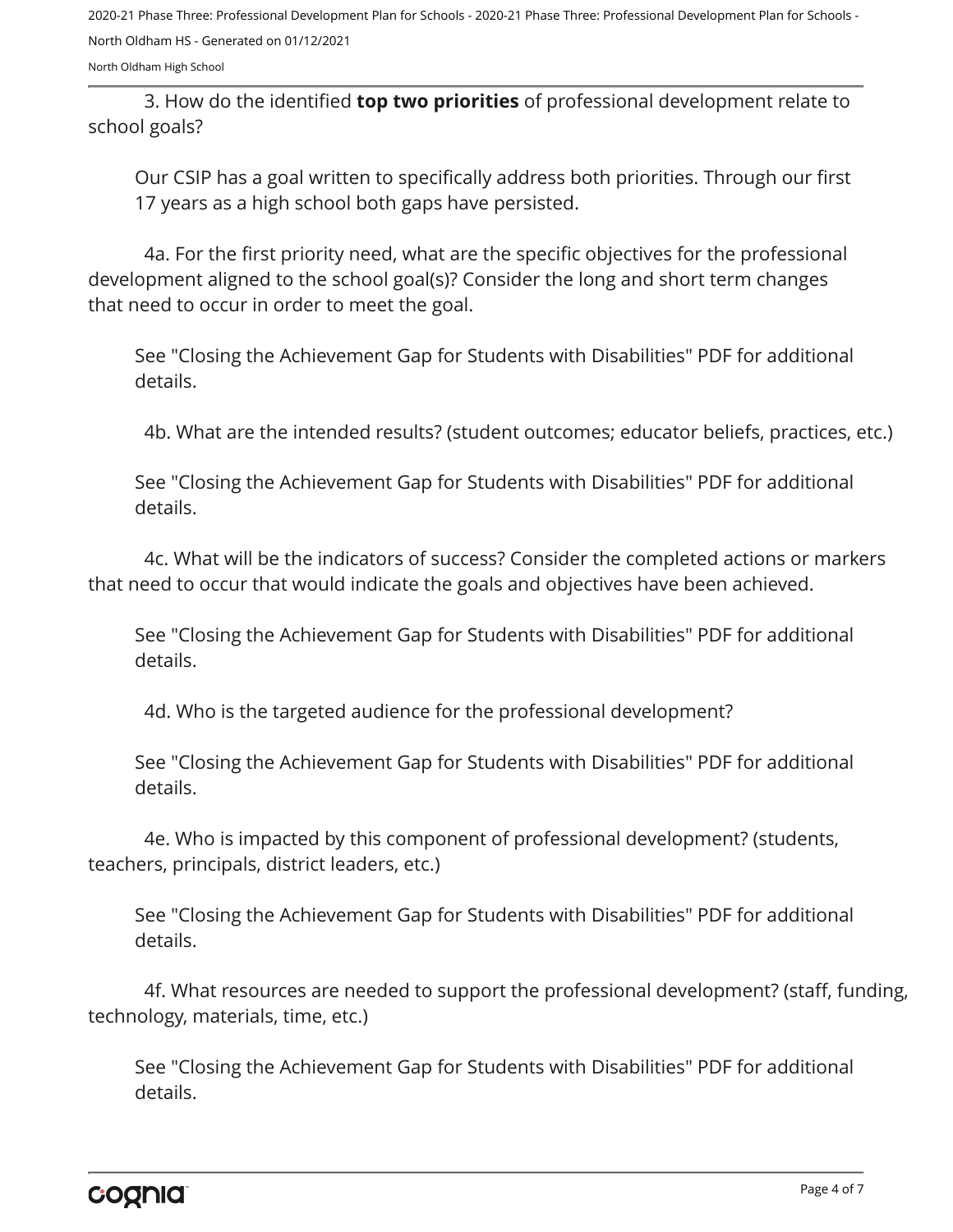2020-21 Phase Three: Professional Development Plan for Schools - 2020-21 Phase Three: Professional Development Plan for Schools - North Oldham HS - Generated on 01/12/2021

North Oldham High School

4g. What ongoing supports will be provided for professional development implementation? (coaching, professional learning communities, follow up, etc.)

See "Closing the Achievement Gap for Students with Disabilities" PDF for additional details.

4h. How will the professional development be monitored for evidence of implementation? Consider data (student work samples, grade-level assessments, classroom observations, etc.) that will be gathered, persons responsible and frequency of data analysis.

See "Closing the Achievement Gap for Students with Disabilities" PDF for additional details.

5a. For the second priority need, what are the specific objectives for the professional development aligned to the school goal(s)? Consider the long and short term changes that need to occur in order to meet the goal.

See "Closing the Achievement Gap for Students with Disabilities" PDF for additional details.

5b. What are the intended results? (student outcomes; educator beliefs, practices, etc.)

See "Closing the Achievement Gap for Students with Disabilities" PDF for additional details.

5c. What will be the indicators of success? Consider the completed actions or markers that need to occur that would indicate the goals and objectives have been achieved.

See "Closing the Achievement Gap for Students with Disabilities" PDF for additional details.

5d. Who is the targeted audience for the professional development?

See "Closing the Achievement Gap for Students with Disabilities" PDF for additional details.

5e. Who is impacted by this component of professional development? (students, teachers, principals, district leaders, etc.)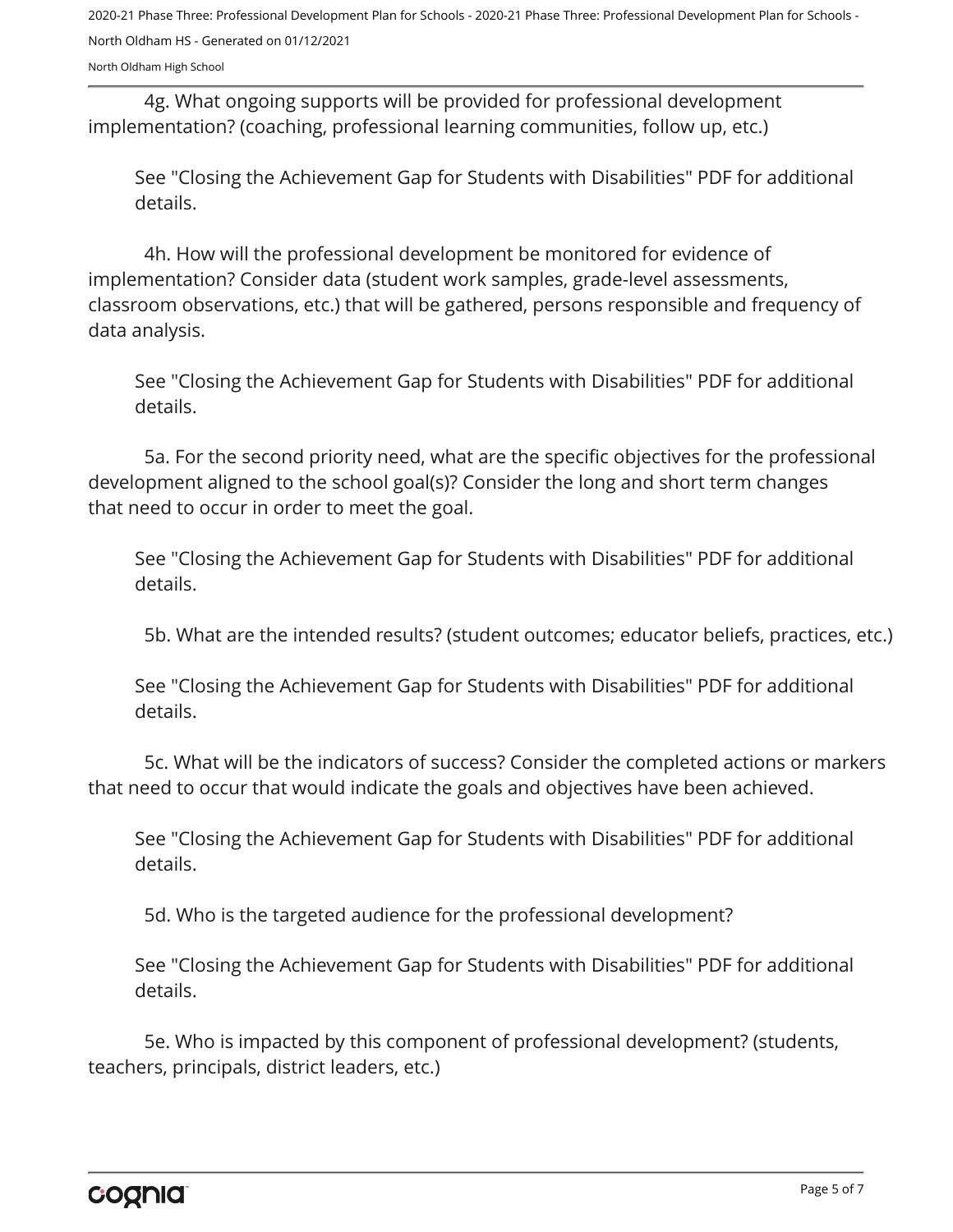2020-21 Phase Three: Professional Development Plan for Schools - 2020-21 Phase Three: Professional Development Plan for Schools - North Oldham HS - Generated on 01/12/2021

North Oldham High School

See "Closing the Achievement Gap for Students with Disabilities" PDF for additional details.

5f. What resources are needed to support the professional development? (staff, funding, technology, materials, time, etc.)

See "Closing the Achievement Gap for Students with Disabilities" PDF for additional details.

5g. What ongoing supports will be provided for professional development implementation? (coaching, professional learning communities, follow up, etc.)

See "Closing the Achievement Gap for Students with Disabilities" PDF for additional details.

5h. How will the professional development be monitored for evidence of implementation? Consider data (student work samples, grade-level assessments, classroom observations, etc.) that will be gathered, persons responsible and frequency of data analysis.

See "Closing the Achievement Gap for Students with Disabilities" PDF for additional details.

6. Optional Extension: If your school has identified additional professional development priorities that you would like to include, you may upload an attachment with the answers to question 3 and a-h as seen in questions 4 and 5. If you do not wish to include an optional extension, please list N/A in the space provided below.

N/A